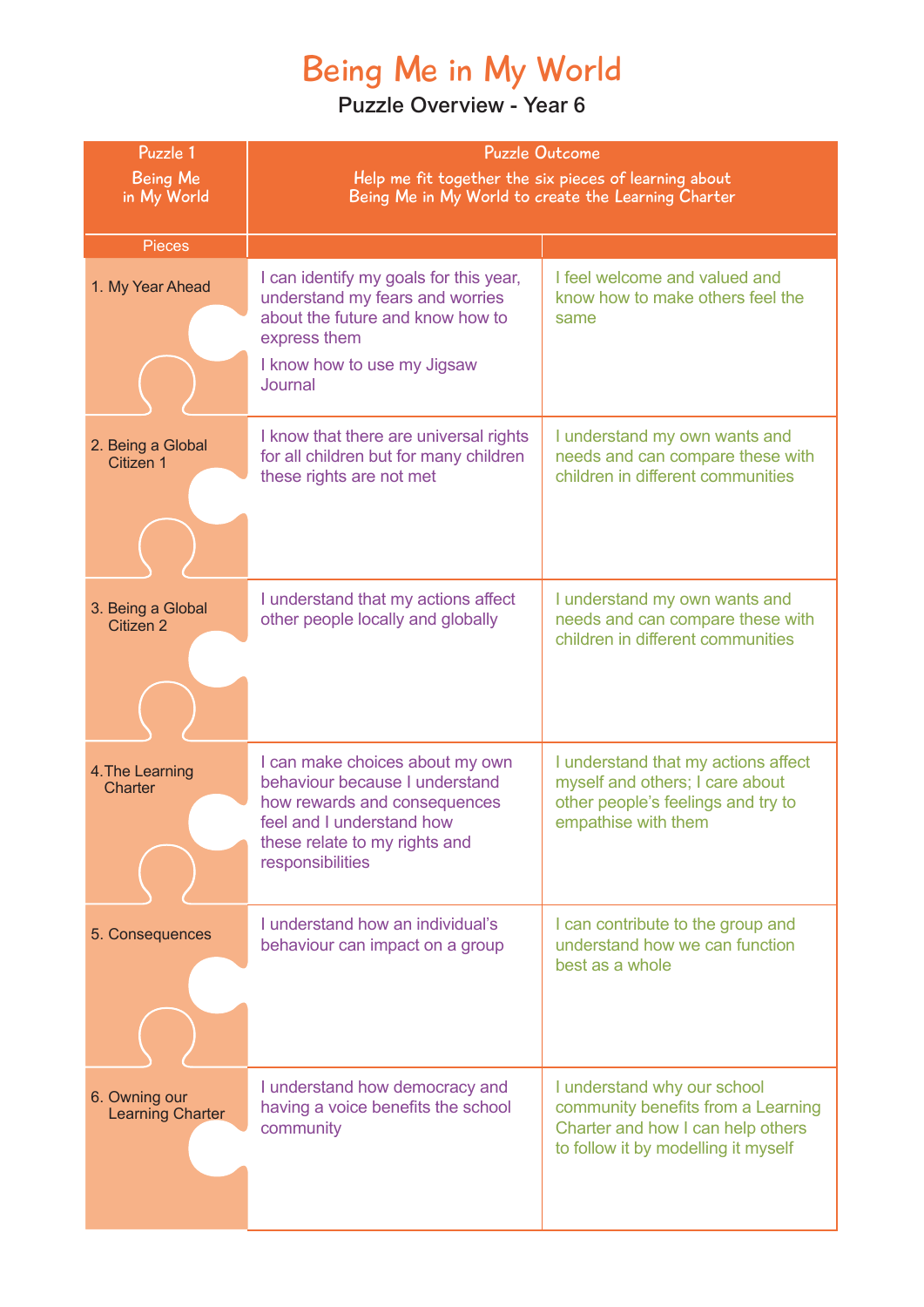# Celebrating Difference

| Puzzle 2                                | <b>Puzzle Outcome</b>                                                 |                                                                             |
|-----------------------------------------|-----------------------------------------------------------------------|-----------------------------------------------------------------------------|
| Celebrating                             | Help me fit together the six pieces of learning about                 |                                                                             |
| <b>Difference</b>                       | Celebrating Difference to create a Hall of Fame display               |                                                                             |
| <b>Pieces</b>                           |                                                                       |                                                                             |
|                                         | I understand there are different                                      | I can empathise with people who                                             |
| 1. Am I Normal?                         | perceptions about what normal                                         | are living with disabilities                                                |
|                                         | means                                                                 |                                                                             |
|                                         |                                                                       |                                                                             |
|                                         |                                                                       |                                                                             |
|                                         | I understand how having a disability                                  | I am aware of my attitude towards                                           |
| 2. Understanding<br><b>Disability</b>   | could affect someone's life                                           | people with disabilities                                                    |
|                                         |                                                                       |                                                                             |
|                                         |                                                                       |                                                                             |
|                                         |                                                                       |                                                                             |
|                                         |                                                                       |                                                                             |
| 3. Power Struggles                      | I can explain some of the ways in<br>which one person or a group can  | I know how it can feel to be<br>excluded or treated badly by being          |
|                                         | have power over another                                               | different in some way                                                       |
|                                         |                                                                       |                                                                             |
|                                         |                                                                       |                                                                             |
|                                         |                                                                       |                                                                             |
| 4. Why Bully?                           | I know some of the reasons why<br>people use bullying behaviours      | I can tell you a range of strategies<br>in managing my feelings in bullying |
|                                         |                                                                       | situations and for problem solving                                          |
|                                         |                                                                       | when I'm part of one                                                        |
|                                         |                                                                       |                                                                             |
|                                         |                                                                       |                                                                             |
| 5. Celebrating                          | I can give examples of people with                                    | I appreciate people for who they are                                        |
| <b>Difference</b>                       | disabilities who lead amazing lives                                   |                                                                             |
|                                         |                                                                       |                                                                             |
|                                         |                                                                       |                                                                             |
|                                         |                                                                       |                                                                             |
| 6. Celebrating                          | I can explain ways in which                                           | I can show empathy with people in                                           |
| <b>Difference</b>                       | difference can be a source of<br>conflict and a cause for celebration | either situation                                                            |
| <b>Assessment</b><br><b>Opportunity</b> |                                                                       |                                                                             |
|                                         |                                                                       |                                                                             |
|                                         |                                                                       |                                                                             |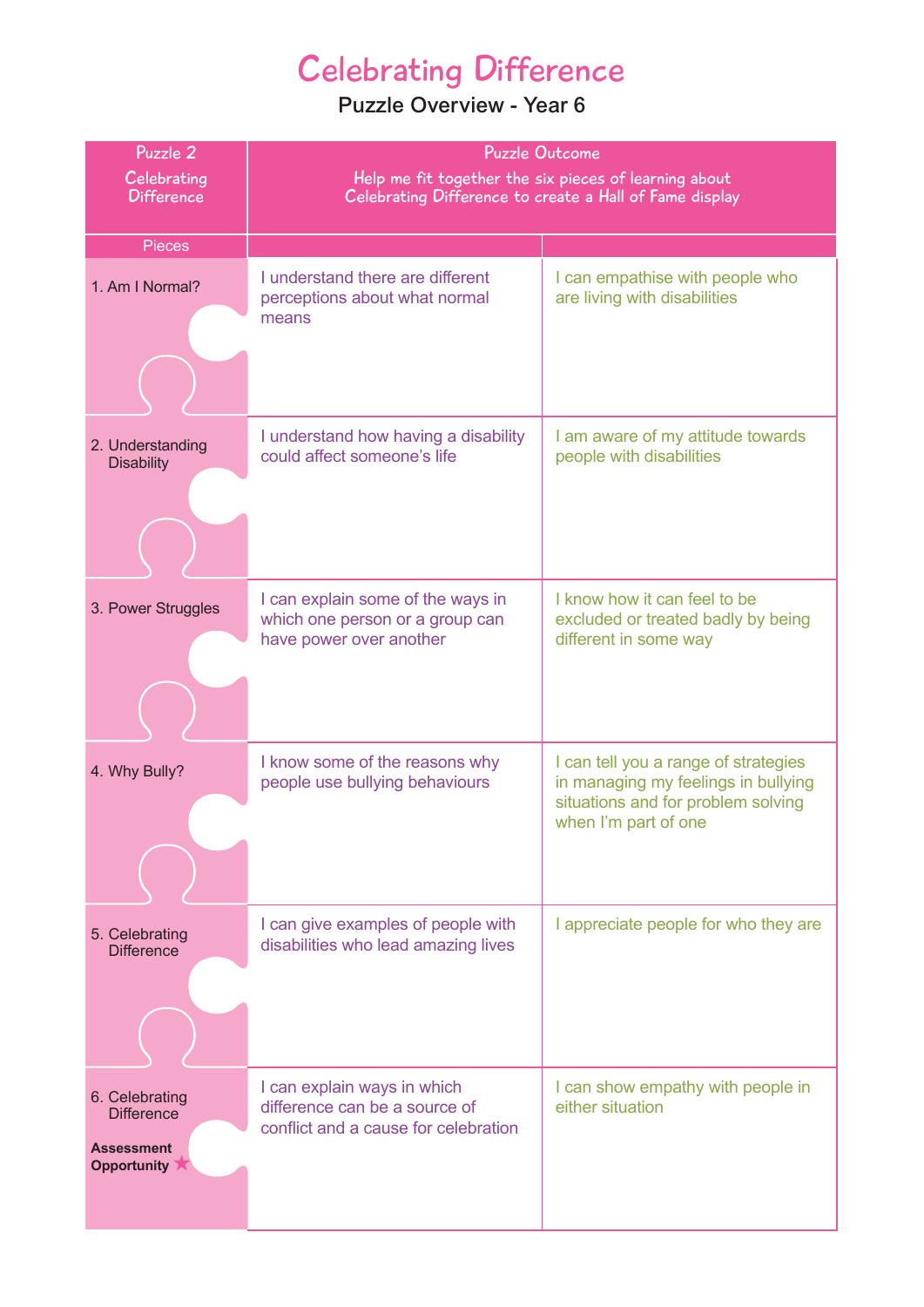## Dreams and Goals

| Puzzle 3<br><b>Dreams and Goals</b>                                    | <b>Puzzle Outcome</b><br>Help me fit together the six pieces of learning about<br>my Dreams and Goals to create Our Garden of Dreams and Goals    |                                                                                                                                        |
|------------------------------------------------------------------------|---------------------------------------------------------------------------------------------------------------------------------------------------|----------------------------------------------------------------------------------------------------------------------------------------|
| <b>Pieces</b>                                                          |                                                                                                                                                   |                                                                                                                                        |
| 1. Personal Learning<br>Goals                                          | I know my learning strengths and<br>can set challenging but realistic<br>goals for myself (e.g. one in-school<br>goal and one out-of-school goal) | I understand why it is important to<br>stretch the boundaries of my current<br>learning                                                |
| 2. Steps to Success                                                    | I can work out the learning steps I<br>need to take to reach my goal and<br>understand how to motivate myself<br>to work on these                 | I can set success criteria so that I<br>will know whether I have reached<br>my goal                                                    |
| 3. My Dream For<br>the World                                           | I can identify problems in the world<br>that concern me and talk to other<br>people about them                                                    | I recognise the emotions I<br>experience when I consider people<br>in the world who are suffering or<br>living in difficult situations |
| 4. Helping to Make<br>a Difference                                     | I can work with other people to help<br>make the world a better place                                                                             | I can empathise with people who<br>are suffering or who are living in<br>difficult situations                                          |
| 5. Helping to Make<br>a Difference<br><b>Assessment</b><br>Opportunity | I can describe some ways in which<br>I can work with other people to help<br>make the world a better place                                        | I can identify why I am motivated to<br>do this                                                                                        |
| 6. Recognising Our<br>Achievements                                     | I know what some people in my<br>class like or admire about me and<br>can accept their praise                                                     | I can give praise and compliments<br>to other people when I<br>recognise their contributions and<br>achievements                       |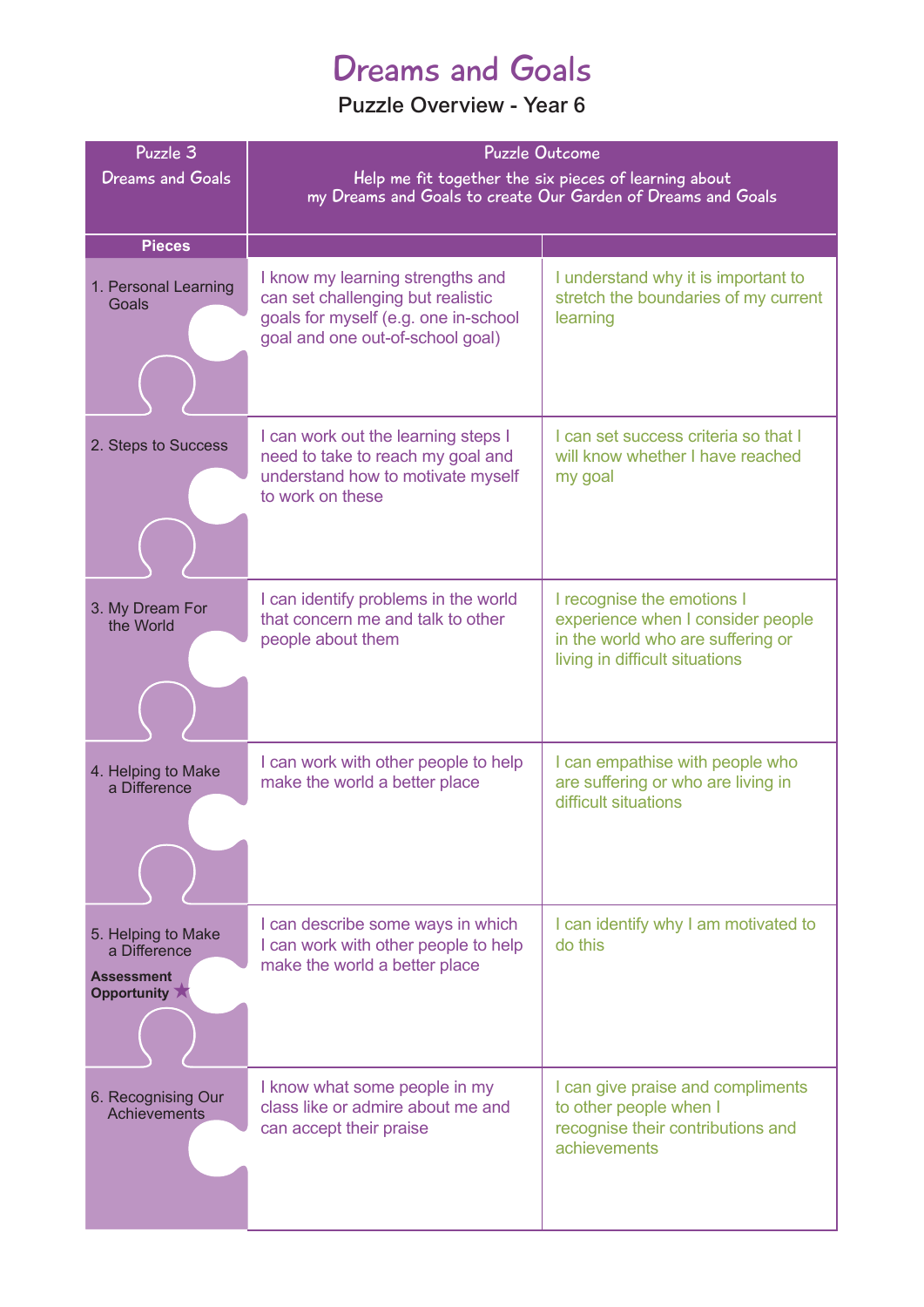# Healthy Me

| Puzzle 4<br><b>Healthy Me</b>                  | <b>Puzzle Outcome</b><br>Help me fit together the six pieces of learning about<br>Healthy Me to create The Happy, Healthy Me Recipe Book                  |                                                                                                                   |
|------------------------------------------------|-----------------------------------------------------------------------------------------------------------------------------------------------------------|-------------------------------------------------------------------------------------------------------------------|
| <b>Pieces</b>                                  |                                                                                                                                                           |                                                                                                                   |
| 1. Food                                        | I know the impact of food on the<br>body, e.g. creating energy, giving<br>comfort and altering mood                                                       | I am motivated to give my body the<br>best combination of food for my<br>physical and emotional health            |
| 2. Drugs                                       | I know about different types of drugs<br>and their uses and their effects on<br>the body particularly the liver and<br>heart                              | I am motivated to find ways to be<br>happy and cope with life's situations<br>without using drugs                 |
| 3. Alcohol<br><b>Assessment</b><br>Opportunity | I can evaluate when alcohol is being<br>used responsibly, anti-socially or<br>being misused                                                               | I can tell you how I feel about using<br>alcohol when I am older and my<br>reasons for this                       |
| 4. Emergency Aid                               | I know and can put into practice<br>basic emergency aid procedures<br>(e.g. the recovery position) and<br>know how to get help in emergency<br>situations | I know how to keep myself safe to<br>avoid emergencies and also how<br>to deal with emergencies if they<br>happen |
| 5. Emotional and<br><b>Mental Health</b>       | I understand what it means to be<br>emotionally well and can explore<br>people's attitudes towards mental<br>health/illness                               | I know how to help myself feel<br>emotionally healthy and can<br>recognise when I need help with<br>this          |
| 6. Managing Stress                             | I can recognise when I feel stressed<br>and the triggers that cause this and<br>I understand how stress can cause<br>alcohol misuse                       | I can use different strategies to<br>manage stress and pressure                                                   |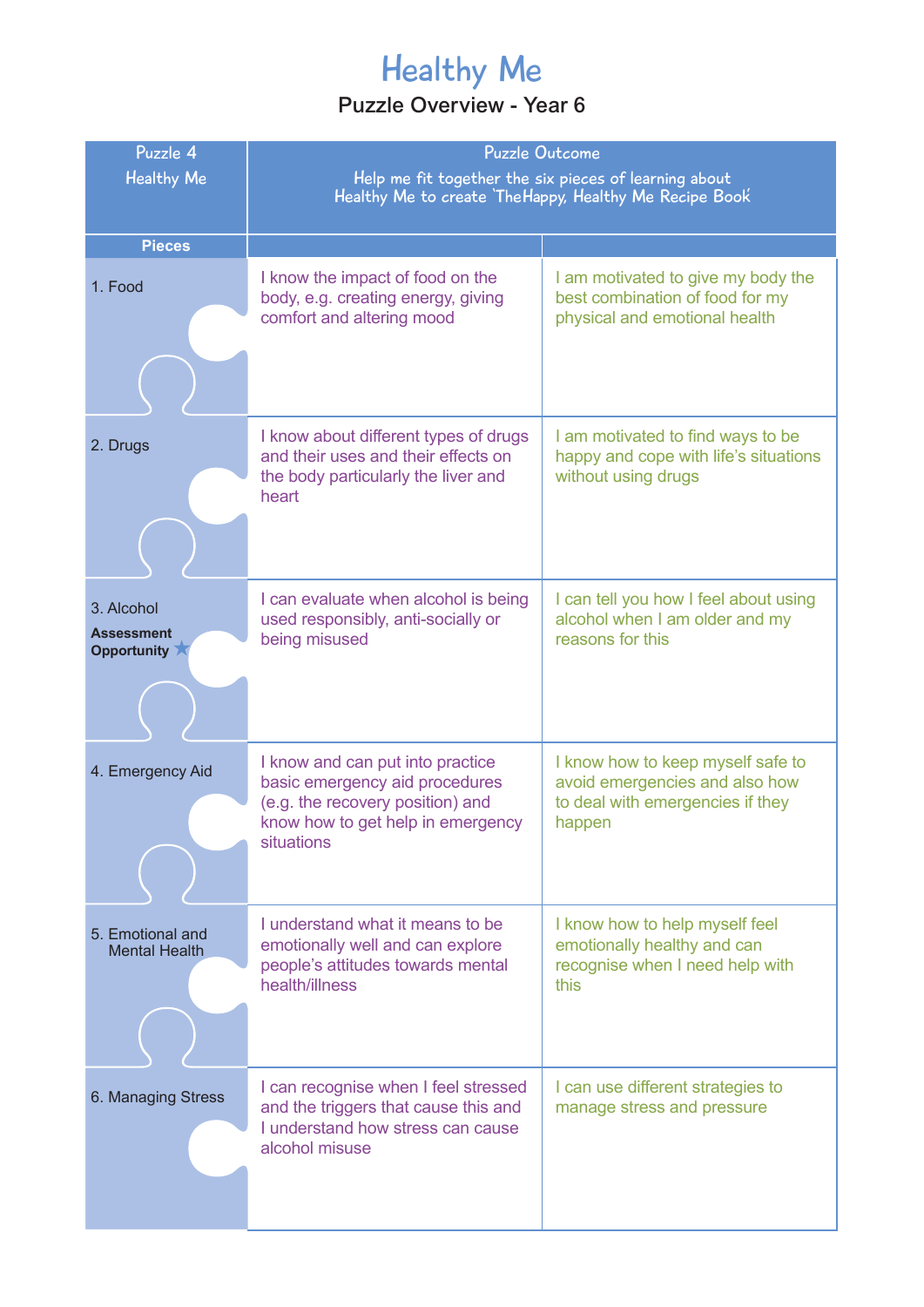# Relationships

| Puzzle 5                                                 | <b>Puzzle Outcome</b>                                                                                                                    |                                                                                                                                           |  |
|----------------------------------------------------------|------------------------------------------------------------------------------------------------------------------------------------------|-------------------------------------------------------------------------------------------------------------------------------------------|--|
| Relationships                                            | Help me fit together the six pieces of learning about                                                                                    |                                                                                                                                           |  |
|                                                          | Relationships to create 'Our Relationship Fiesta'                                                                                        |                                                                                                                                           |  |
| <b>Pieces</b>                                            |                                                                                                                                          |                                                                                                                                           |  |
| 1. My Relationship<br>Web                                | I can identify the most significant<br>people to be in my life so far                                                                    | I understand how it feels to have<br>people in my life that are special to<br>me                                                          |  |
|                                                          |                                                                                                                                          |                                                                                                                                           |  |
| 2. Love and Loss 1                                       | I know some of the feelings we can<br>have when someone dies or leaves                                                                   | I can use some strategies to<br>manage feelings associated with<br>loss and can help other people to<br>do so                             |  |
| 3. Love and Loss 2                                       | I understand that there are different<br>stages of grief and that there are<br>different types of loss that cause<br>people to grieve    | I can recognise when I am feeling<br>those emotions and have strategies<br>to manage them                                                 |  |
| 4. Power and Control<br><b>Assessment</b><br>Opportunity | I can recognise when people are<br>trying to gain power or control                                                                       | I can demonstrate ways I could<br>stand up for myself and my friends<br>in situations where others are trying<br>to gain power or control |  |
| 5. Being Safe with<br>Technology 1                       | I understand how technology can be<br>used to try to gain power or control<br>and I can use strategies to prevent<br>this from happening | I can take responsibility for my own<br>safety and well-being                                                                             |  |
| 6. Being Safe with<br><b>Technology 2</b>                | I can use technology positively and<br>safely to communicate with my<br>friends and family                                               | I can take responsibility for my own<br>safety and well-being                                                                             |  |